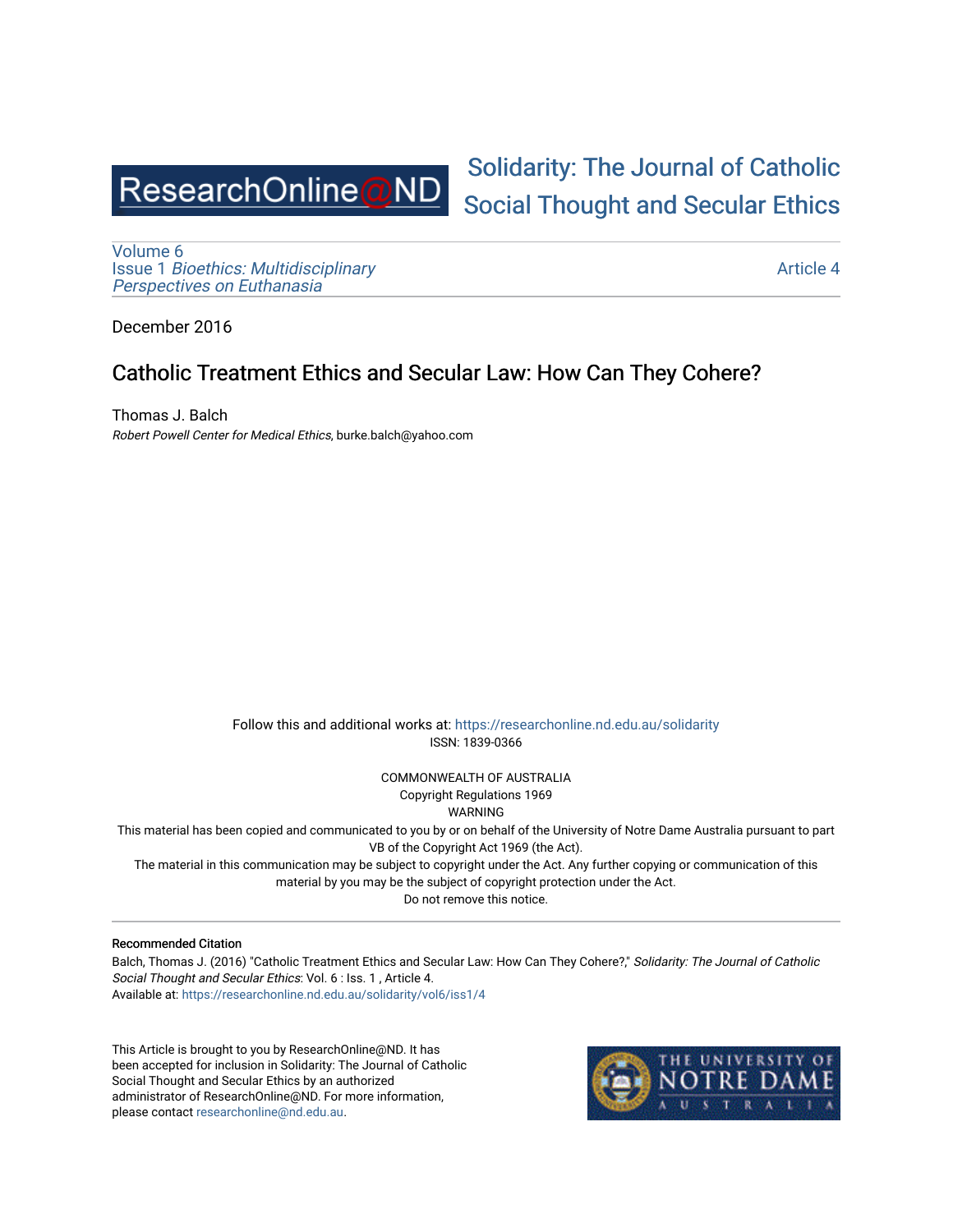# Catholic Treatment Ethics and Secular Law: How Can They Cohere?

#### Abstract

Central elements of Roman Catholic treatment ethics include: 1) that rejection of treatment with the intent of hastening death (even for a good end) is ethically equivalent to active euthanasia with the same intent; 2) a distinction between morally obligatory "ordinary" treatment and morally optional "extraordinary treatment"; 3) that the quality of the patient's life is not be a legitimate basis for rejecting treatment; and 4) that extraordinary treatment is not forbidden, but optional, and that it is the patient or the patient's legal surrogate–not the doctor– who has the right to choose or reject it.

Despite these principles, even in a cultural climate fully sympathetic to Catholic treatment ethics, it is appropriate as a legal matter to maintain the doctrine of informed consent under which it is possible for patients or their surrogates to reject life-preserving treatment, including for unethical reasons. It is normally impossible to enforce in practice in the external forum a differentiation between rejection of treatment for ethically acceptable and ethically unacceptable reasons. By contrast, in cases of direct killing, such as assisting suicide, the intent to cause death is unmistakable (as opposed to accepting an increased risk of death as a foreseeable but unintended consequence of pursuing a good end).

In a pluralistic society Catholic ethics cannot be legislatively enforced on the ground that they are compelled by Catholic teaching. However, the basic principles of Catholic treatment ethics may be justified based on logic and widely accepted norms of human equality independently of revelation or ecclesiastical authority. Particularly in protecting the right of individuals to choose and obtain life-saving medical treatment regardless of their "quality of life," and in suicide prevention, secular law can and should be congruent with key aspects of Catholic health care ethics.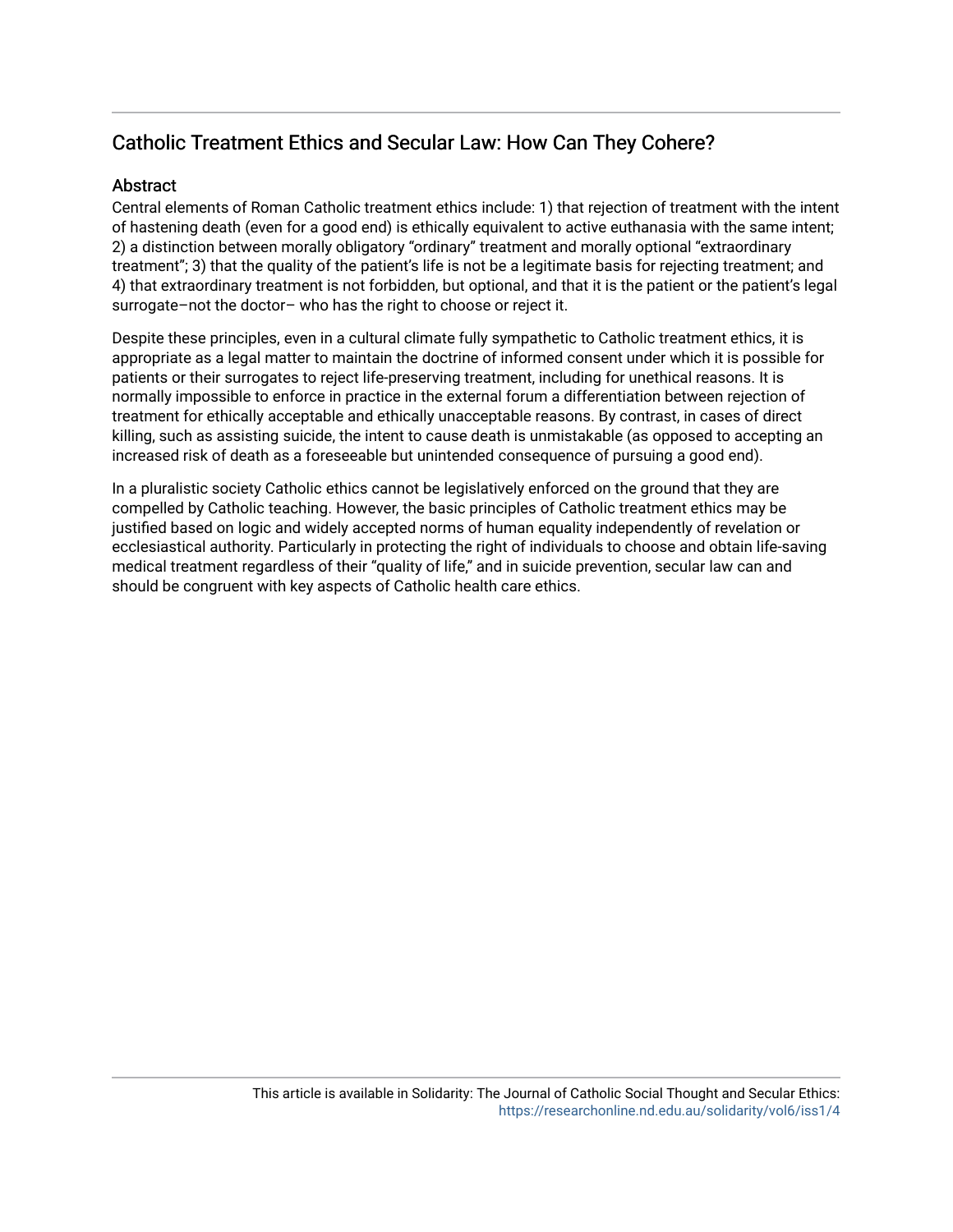#### 1**Catholic Treatment Ethics and Secular Law: How Can They Cohere?**

Thomas J. Balch

#### **Introduction**

Among the most controversial yet common contemporary ethical issues are those concerning the provision or withholding of medical treatment, especially life-preserving health care. What does the Roman Catholic Church have to say about treatment ethics, and how can that ethics appropriately interact with secular law in non-sectarian society?

#### **I. Catholic Treatment Ethics**

A. Intent to Cause Death or Double Effect?

The first principle of Catholic treatment ethics rejects "*Euthanasia* [which] *in the strict sense* is understood to be an action or omission which of itself and by intention causes death, with the purpose of eliminating all suffering."<sup>[1](#page-2-0)</sup> It deserves emphasis that omission of treatment necessary to preserve life with the intent to cause death is treated as forbidden euthanasia just as much as is direct killing. $2$ 

An unethical act or omission may not validly be used as a means to a good end.<sup>[3](#page-2-2)</sup> Thus, for example, being with God in heaven might certainly be regarded as good by Christians, and for sinful mortals only through and after death can that end come about. However, it is not ethical to kill oneself or another in the hope and with the intent of hastening entrance into heaven. Therefore, rejecting life-preserving treatment for Grandma with the motivation of 'letting her go to God' would flatly contradict this principle.

There is, however, a critically important distinction between doing or omitting something in order to accomplish an unethical objective, and doing or omitting something in order to accomplish a good objective, while regretfully recognizing and accepting that the act or omission increases the risk of an undesirable consequence. There are courses of action or deliberate omission in which, in the words of the Sacred Congregation for the Doctrine of the Faith's *Declaration on Euthanasia*, 'death is in no way intended or sought, even if the risk of it is reasonably taken'.[4](#page-2-3)

Sometimes known as the principle of double effect, this recognition is really a matter of common sense. Driving an automobile is risky. There were 1207 road deaths in Australia in 201[5](#page-2-4).<sup>5</sup> Anyone who takes to the road in a car risks a fatal accident. Yet driving to the store to get groceries, knowing that involves a certain risk of death, is not ethically equivalent to

<span id="page-2-2"></span>3 *Catechism of the Catholic Church*, §§1756, 1789.

<span id="page-2-0"></span><sup>1</sup> Pope John Paul II, Encyclical *Evangelium Vitae*. English translation: The Gospel of Life (25 March 1995) §64 (emphasis in original) (Hereafter, EV).

<span id="page-2-1"></span><sup>2</sup> Cf. Sacred Congregation for the Doctrine of the Faith, *Declaratio de Euthanasia*. English translation: Declaration on Euthanasia (5 May 1980) II

http://www.vatican.va/roman\_curia/congregations/cfaith/documents/rc\_c\\hich\\af0\\dbch\\af40\\loch\\f0

on cfaith doc 19800505 euthanasia en.html: 'By euthanasia is understood an action or an omission which of itself or by intention causes death, in order that all suffering may in this way be eliminated.'

<span id="page-2-3"></span><sup>4</sup> Ibid. III.

<span id="page-2-4"></span><sup>5</sup> Australian Government Department of Infrastructure and Regional Development, Bureau of Infrastructure, Transport and Regional Economics, *Road Deaths Australia–Monthly Bulletins*

https://bitre.gov.au/publications/ongoing/road\_deaths\_australia\_monthly\_bulletins.aspx.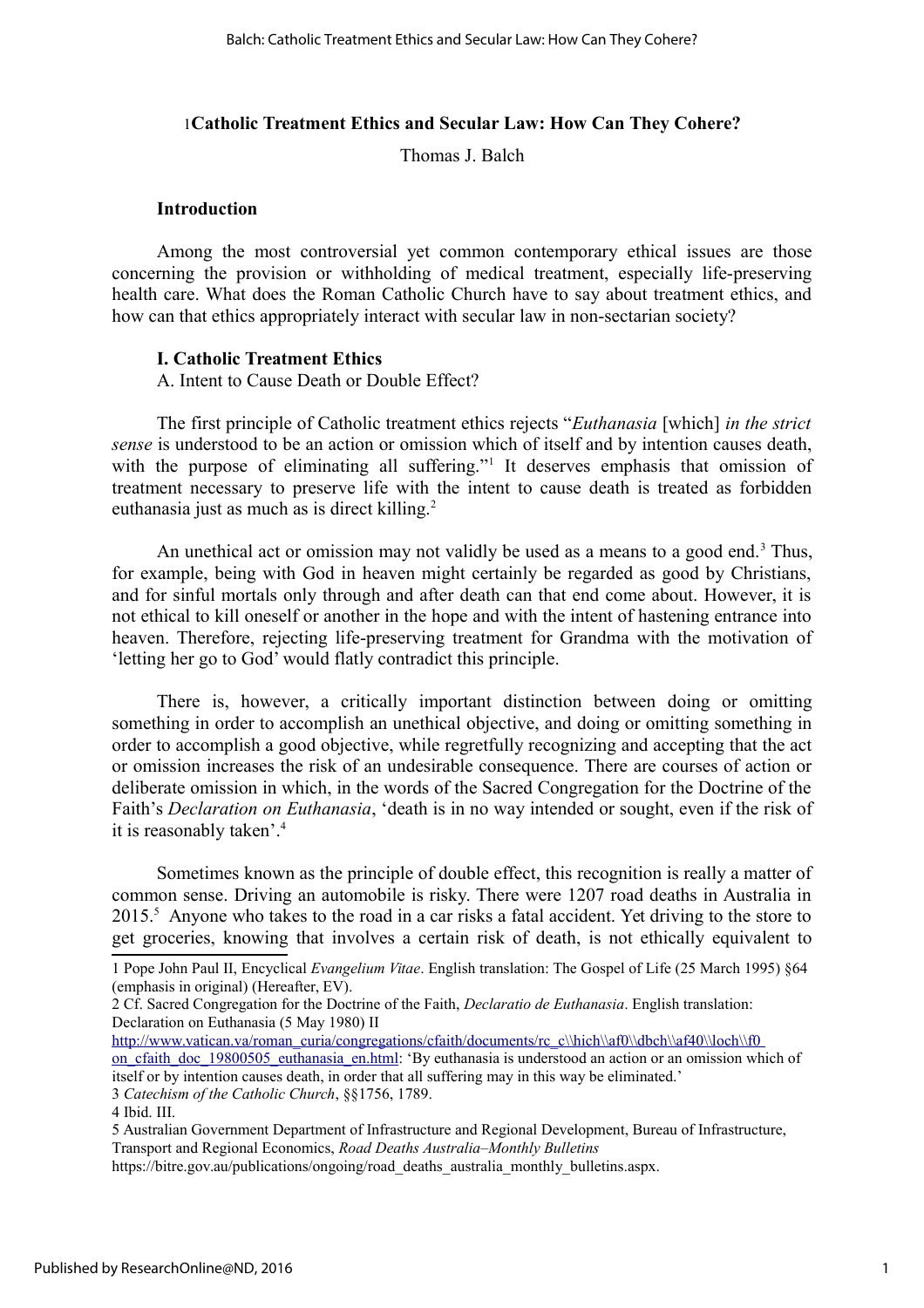driving one's automobile off a steep cliff in order to commit suicide. Indeed, it is hard to imagine any human activity that does not incur some foreseeable risk of death. Even remaining in bed cannot escape the risk of death from fire or earthquake—and if one never rose from it, one would certainly increase the risk of death from starvation and dehydration.

Virtually all treatments for a life-threatening illness or injury have side effects and risks, some of which may themselves threaten death. For instance, a surgery that is likely to increase the chance of preserving life in the long term may also be susceptible to complications that could end it in the short term, such as a blood clot or hemorrhage while on the operating table. Treatments for conditions that harm health but are not themselves lifethreatening may carry risks of causing or hastening death. Depending on the concrete circumstances, either choosing or foregoing such treatments might be done for reasons that do not amount to intending death, even when a heightened risk of death from the decision is reasonably foreseeable.<sup>[6](#page-3-0)</sup>

As a committee of bishops from the United States has put it:

[W]e are called by our moral tradition to ask ourselves: ... [W]hat am I trying to achieve by doing it? We must be sure that it is not our intent to cause the patient's death—either for its own sake or as a means to achieving some other goal such as the relief of suffering.[7](#page-3-1)

To phrase it another way, is the action or omission being chosen *because of* or *in spite of* the increased risk of death? Whatever the probability that death may result, is the decisionmaker sincerely *hoping* that death will – or will not – be the consequence.

## B. Is Treatment Mandatory or Optional?

A second principle of Catholic treatment ethics is the widely familiar distinction between 'ordinary' medical treatment that is ethically mandatory and 'extraordinary' medical treatment that is ethically optional. There are two prongs involved in assessing whether particular treatment is ordinary or extraordinary: treatments may ethically be foregone either if 'they are by now disproportionate to any expected results or because they impose an excessive burden on the patient and his family.<sup>[8](#page-3-2)</sup> It is helpful to characterize these two aspects as separately evaluating 1) what treatment is proportionate and 2) what duty of care for oneself or others is reasonable to expect rather than supererogatory. Far from being idiosyncratic sectarian positions unique to health care decisions, these reflect common sense norms regularly relevant outside the field of health care.

## 1. Judging Proportionality

Regarding the first prong, in the encyclical *Evangelium Vitae*, § 64, Pope John Paul II wrote:

<span id="page-3-0"></span><sup>6</sup>Cf. Marzen, O'Dowd, Crone, & Balch, '"Suicide: A Constitutional Right?"– Reflections Eleven Years Later', *Duquesne Law Review, 35*, 1996, 268-70.

<span id="page-3-2"></span><span id="page-3-1"></span><sup>7</sup> National Conference of Catholic Bishops' Pro-Life Committee [United States of America], 'Nutrition and Hydration: Moral and Pastoral Reflections', *Origins*, *21*:44, 9 April 1992, 705. 8 EV §65.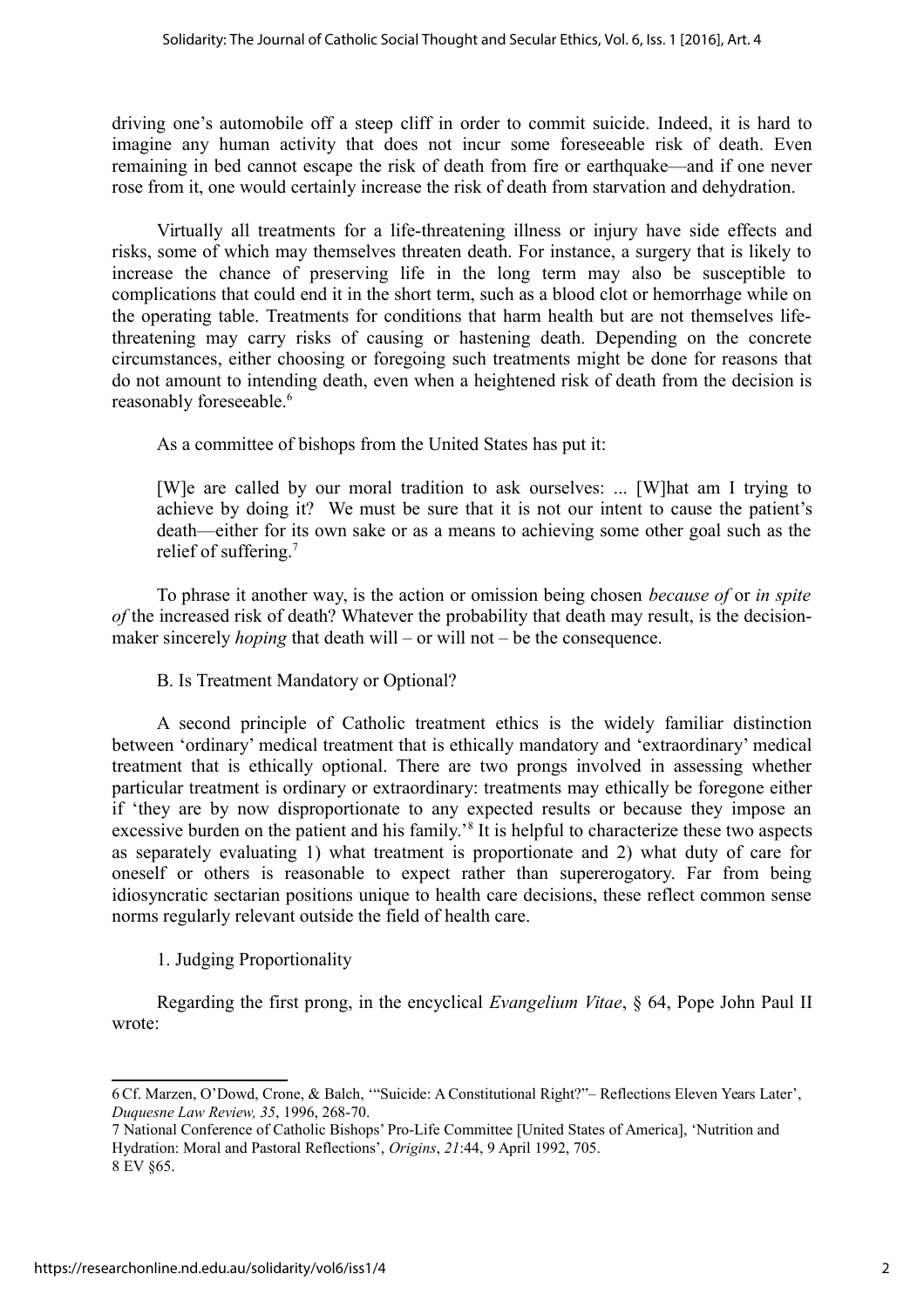[T]here is a moral obligation to care for oneself and to allow oneself to be cared for, but this duty must take account of concrete circumstances. It needs to be determined whether the means of treatment available are objectively proportionate to the prospects for improvement.

#### Similarly, the *Declaration on Euthanasia* observes:

In any case, it will be possible to make a correct judgment as to the means by studying the type of treatment to be used, its degree of complexity or risk, its cost and the possibilities of using it, and comparing these elements with the result that can be expected, taking into account the state of the sick person and his or her physical and moral resources.<sup>[9](#page-4-0)</sup>

In discussing the principle of double effect, this article has already pointed out that decision-making about what medical treatments to employ normally involves a balancing of the chance of success against the risks of side effects and complications. Often it is quite difficult to choose among alternative treatments, taking into account the patient's other medical conditions and degree of resilience or fragility, as well as what is known or unknown about the probability of benefit versus that of untoward consequences. The higher the probability of successful life-preserving effect and the lower the risk of negative consequences, the more likely it is that the treatment should be judged proportionate and hence ethically obligatory. Conversely, as the probability of success falls and the probability of negative consequences rises, the treatment is more likely to be disproportionate, and therefore ethically optional. So long as there is genuinely no intent to cause or hasten death, under the standard of proportionality there may often be a large gray area in which different people might strike different balances in judging which treatments are proportionate or disproportionate in particular cases. 'In the final analysis, it pertains to the conscience either of the sick person, or of those qualified to speak in the sick person's name, or of the doctors, to decide, in the light of moral obligations and of the various aspects of the case.<sup>'[10](#page-4-1)</sup>

Is this not a matter of common sense followed in many activities of daily living? Parents, with an obligation to see to the education of their children, must weigh and balance many factors in choosing to what schools to send them, including their academic quality, how well they match the children's talents and needs, their cost and their convenience. With an obligation to provide ourselves and those for whom we are responsible with adequate nutrition, we constantly balance the expensiveness, desirability, and healthiness of different food choices. In fulfilling the obligation to support ourselves and our families, we weigh our capabilities, interests, opportunities, the remuneration available, and numerous other factors in judging what jobs to prepare for, apply for, and accept.

2. What Duty of Care Is Reasonably Expectable?

The other prong of analysis in distinguishing between ordinary and extraordinary treatment asks, in effect, what duty of care is reasonably expectable. The classic statement of this factor is by Pope Pius XII:

<span id="page-4-1"></span><span id="page-4-0"></span>9 SCDF, *Declaratio de Euthanasia*, IV. 10 Ibid.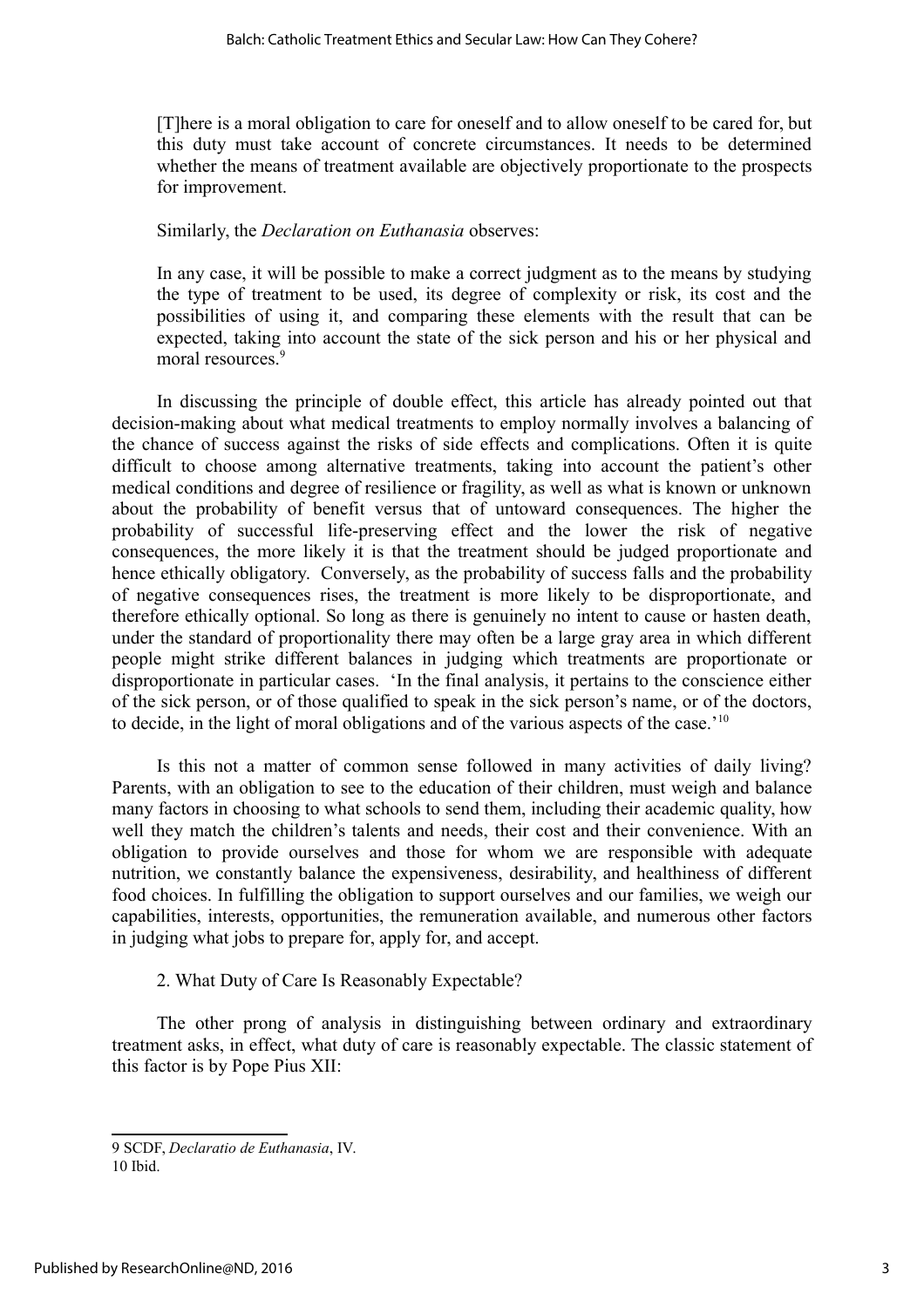[N]ormally one is held to use only ordinary means [to prolong life] – according to the circumstances of persons, places, times, and culture – that is to say, means that do not involve any grave burdens for oneself or another. A stricter obligation would be too burdensome for most men . . . .<sup>[11](#page-5-0)</sup>

Consider a different context: a grocery store has a duty of care to keep its aisles free of obstructions that might cause a customer to slip and fall. But the store is not an insurer, nor does it have strict liability for any and every injury that a customer might incur by slipping and falling in an aisle. It only has a reasonable duty of care. So if a customer is injured by slipping on a piece of lettuce that has fallen from the displayed produce, that doesn't necessarily mean the store has violated its duty of care. If it can show that its employees swept the aisle with reasonable regularity, it will not be liable. In effect, the store owes an *ordinary* duty of care toward its customers, but not an *extraordinary* one. Now, there is no mathematical formula to determine how frequently the aisle must be swept. In a trial in which the injured customer sought recompense from the grocer, it would be up to the jury, after hearing testimony about such things as what is the usual practice in the industry, to decide what standard of sweeping is reasonably expectable.

This common sense approach applies to all sorts of duties of care. If a neighbor's child drowns in a backyard pool, is the homeowner responsible? If the pool was unfenced, probably the homeowner did not take what would be regarded as ordinary care with an 'attractive nuisance'. But if there was a high, padlocked chain fence, and the child used a bolt cutter to get in and subsequently drowned, probably the homeowner would be deemed to have met the standard of ordinary care. Even if it could be argued that a motion detector rigged to an alarm might have prevented the tragedy, it is likely that installing such a system would have been above and beyond the standard of ordinary care.

To take an example of religious duty, although there is an obligation for Catholics to attend Mass on Sundays, they need only make ordinary, not extraordinary, efforts to do so. If one is 250 kilometers away from the nearest church, there is probably no duty to travel that far to attend it, even though it would be possible to drive there and back.

The same basic idea applies to the second prong for differentiating between ordinary and extraordinary medical treatment. To take an extreme example, suppose a patient has a rare heart disease. Further suppose that Russian President Putin has the same disease, and Moscow doctors have developed a treatment for it that is only available at a hospital near the Kremlin. To fly to Moscow to seek it would be over and above the ordinary duty of care. On the other hand, if there is a routine treatment for the disease available at every major hospital from Melbourne to Darwin and Brisbane to Perth, there is a much better case for saying that seeking it is part of the ordinary duty of care (although in some circumstances the treatment might still be deemed extraordinary under the first prong of proportionality analysis).

C. Quality of Life as a Basis for Withholding Life-Preserving Treatment

A third principle is that an alleged poor 'quality of life' of a patient is an unethical basis for denial of life-preserving medical treatment. In the words of Pope Francis:

<span id="page-5-0"></span><sup>11</sup> Pius XII, 'The Prolongation of Life: Allocution to the International Congress of Anesthesiologists,' (24 November 1957), *The Pope Speaks*, 4:4, 1958, 395.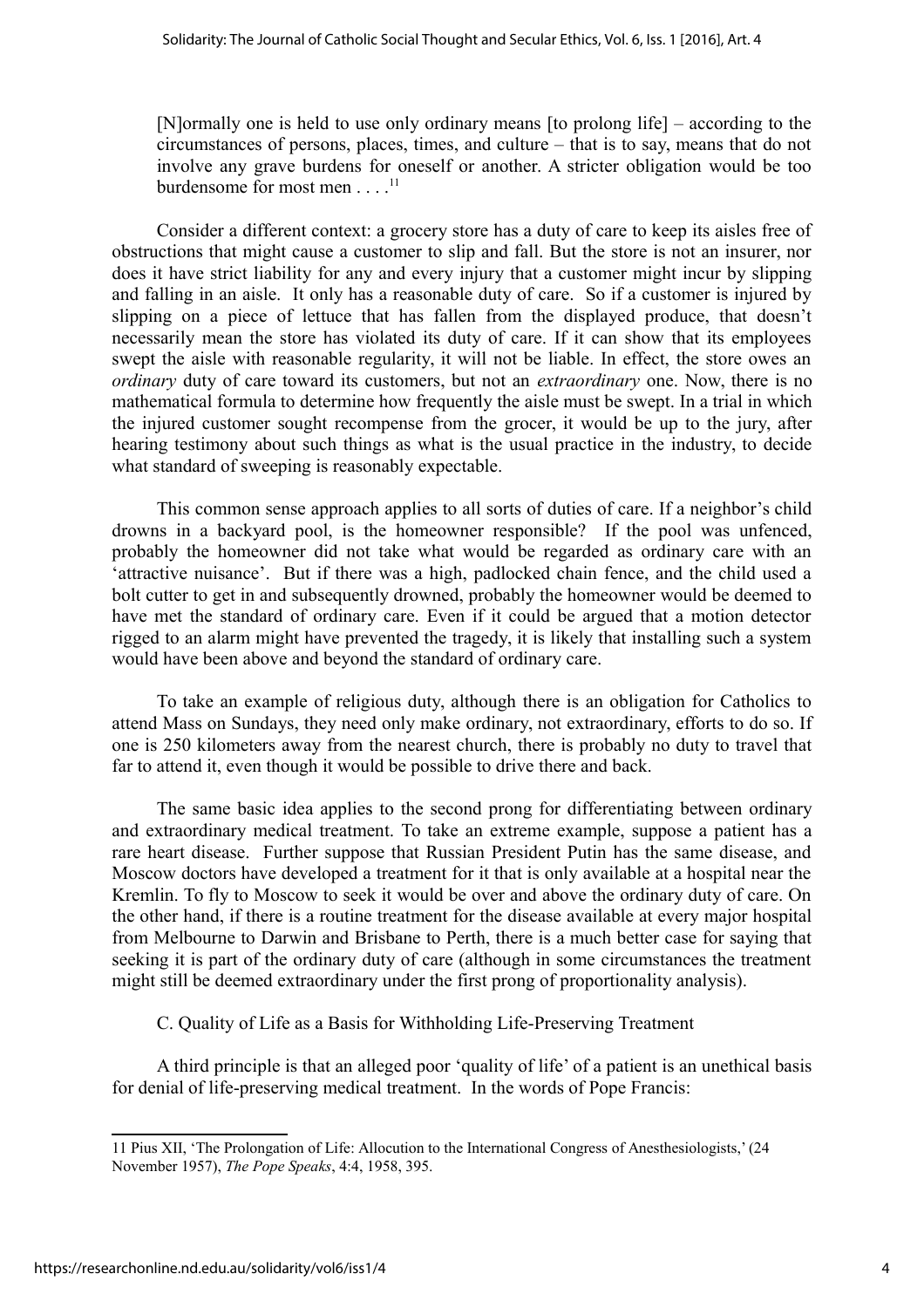In fact, in the light of faith and right reason, human life is always sacred and always 'of quality'. There is no human life that is more sacred than another – every human life is sacred – just as there is no human life qualitatively more significant than another  $\dots$ .<sup>[12](#page-6-0)</sup>

In an official letter on 'Quality of Life and Ethics of Health Care', Pope John Paul II emphasized:

[T]he human person should be recognized and respected in any condition of health, infirmity or disability. ... However, in our time the meaning which the expression "quality of life" is gradually acquiring is often far from this basic interpretation, founded on a correct philosophical and theological anthropology. Indeed, under the impetus of the society of well-being, preference is being given to a notion of quality of life that is both reductive and selective: it would consist in the ability to enjoy and experience pleasure or even in the capacity for self-awareness and participation in social life. As a result, human beings who are not yet or are no longer able to understand and desire or those who can no longer enjoy life as sensations and relations are denied every form of quality of life.<sup>[13](#page-6-1)</sup>

Similarly, in an allocution he said:

I feel the duty to reaffirm strongly that the intrinsic value and personal dignity of every human being do not change, no matter what the concrete circumstances of his or her life. A man, even if seriously ill or disabled in the exercise of his higher functions, is and always will be a man, and he will never become a 'vegetable' or an 'animal.'[14](#page-6-2)

Consequently, as noted by the bishops' committee from the United States as cited earlier:

A means considered ordinary or proportionate for other patients should not be considered extraordinary or disproportionate for severely impaired patients solely because of a judgment that their lives are not worth living.<sup>[15](#page-6-3)</sup>

To put it another way: if a treatment would be considered ordinary for a virile young man in his 20's, then it should not be deemed extraordinary for a woman with Down Syndrome or an elderly man with Alzheimer's disease. And just as it would be unethical to

<span id="page-6-0"></span><sup>12</sup> Pope Francis, Allocution *Ad Associationem catholicorum Medicorum Italiae*. English translation: Address of His Holiness Pope Francis To Participants in the Commemorative Conference Of the Italian Catholic Physicians' Association On the Occasion of its 70th Anniversary of Foundation Address to Association of Italian Catholic Doctors (15 November 2014).

<span id="page-6-1"></span><sup>13</sup> Pope John Paul II, Letter: *Praesidi Pontificiae Academiae pro Vida occasione studiorum Conventus de qualitate vitae et salutis ethica missus*. English translation: Letter to the President of the Pontifical Academy for Life on the Occasion of a Study Congress on 'Quality of Life and Ethics of Health' (19 February 2005).

<span id="page-6-2"></span><sup>14</sup> Pope John Paul II, Allocution *Ad catholicos medicos de curatione aegrotorum en stato <<vegetativo>> versantibus*. English translation: Address to the Participants in the International Congress on 'Life-sustaining Treatments and Vegetative State: Scientific Advances and Ethical Dilemmas,' (20 March 2004) §4 (Hereafter, Acm).

<span id="page-6-3"></span><sup>15</sup> National Conference of Catholic Bishops' Pro-Life Committee, Op. Cit.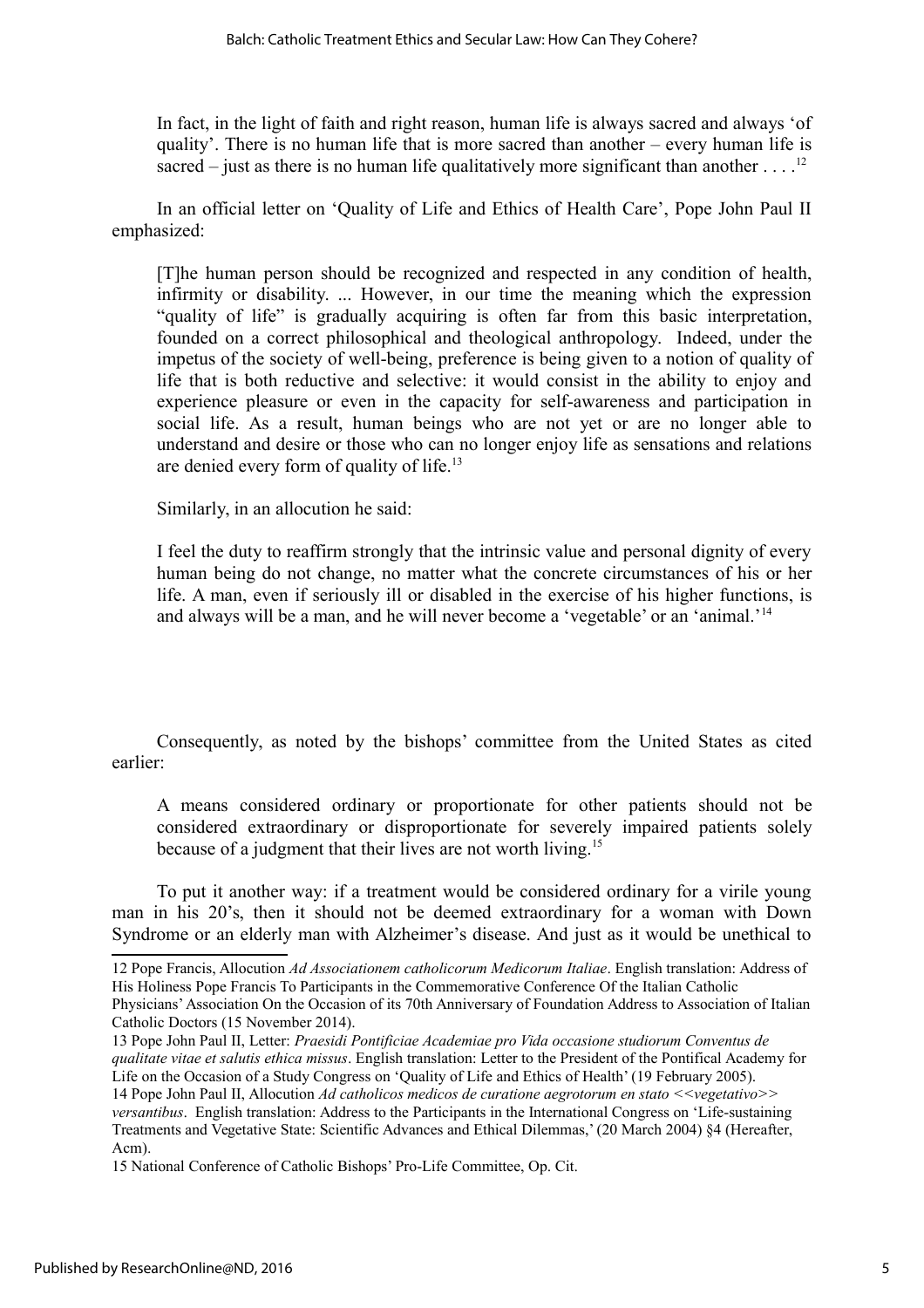withhold even extraordinary treatment *because of an intent* to cause or hasten death, it would also be wrong to withhold even extraordinary treatment *for the reason* that the patient's quality of life is said to be poor – because that would amount to the same thing. If the reason life-preserving treatment of any type is denied is because the patient's quality of life is considered poor, that is tantamount to withholding it with the motivation of shortening that person's life because it is allegedly not worth living and the patient (or the patient's family or society) would be better off if she or he were dead.

Pope John Paul II warned of the consequences of such analysis:

[T]o admit that decisions regarding man's life can be based on the external acknowledgment of its quality, is the same as acknowledging that increasing and decreasing levels of quality of life, and therefore of human dignity, can be attributed from an external perspective to any subject, thus introducing into social relations a discriminatory and eugenic principle.<sup>[16](#page-7-0)</sup>

The fundamental equality in value of all human beings was reaffirmed by the Congregation for the Doctrine of the Faith in its 2008 "Instruction *Dignitas Personae* on Certain Bioethical Questions," when it wrote:

[T]he reality of the human being for the entire span of life, both before and after birth, does not allow us to posit either a change in nature or a gradation in moral value, since it possesses full anthropological and ethical status. . . . This value belongs to all without distinction. By virtue of the simple fact of existing, every human being must be fully respected. The introduction of discrimination with regard to human dignity based on biological, psychological, or educational development, or based on health-related criteria, must be excluded.<sup>[17](#page-7-1)</sup>

D. The Optional Nature of Extraordinary Treatment

A fourth principle of Catholic treatment ethics is that extraordinary treatment is optional for patients, not forbidden. It is not uncommon to encounter the misunderstanding that assumes extraordinary treatment is actually unethical.<sup>[18](#page-7-2)</sup> In one of the allocutions most commonly referred to as the initial source for the modern development of the understanding of Catholic treatment ethics, Pope Pius XII said, '[O]ne is not forbidden to take more than the strictly necessary steps to preserve life and health so long as he does not fail in some more important duty.'[19](#page-7-3) The 1980 *Declaration on Euthanasia* explained, '[I]t is permitted, with the patient's consent, to have recourse to the means provided by the most advanced medical techniques, even if these means are still at the experimental stage and are not without a certain risk. By accepting them, the patient can even show generosity in the service of humanity.' Indeed, the declaration said that withdrawal of extraordinary means requires the

<span id="page-7-1"></span>17 Sacred Congregation for the Doctrine of the Faith. Instruction *Dignitas Personae*. English translation: *Instruction Dignitas Personae on Certain Bioethical Questions* (8 September 2008) §§5, 8.

<span id="page-7-0"></span><sup>16</sup> John Paul II, Acm §3.

<span id="page-7-3"></span><span id="page-7-2"></span><sup>18</sup> See, e.g., Anne Orne-Smith & John Spicer, *Ethics in General Practice* (Abingdon, Oxon: Radcliffe Medical Press, 2001), 197; I. Kennedy, *Treat Me Right: Essays in Medical Law and Ethics* (Clarendon Press, 1988), 318. 19 Pope Pius XII, 'The Prolongation of Life: Allocution to the International Congress of Anesthesiologists,' (24 November 1957), *The Pope Speaks*, *4*:4 (1958), 395-98.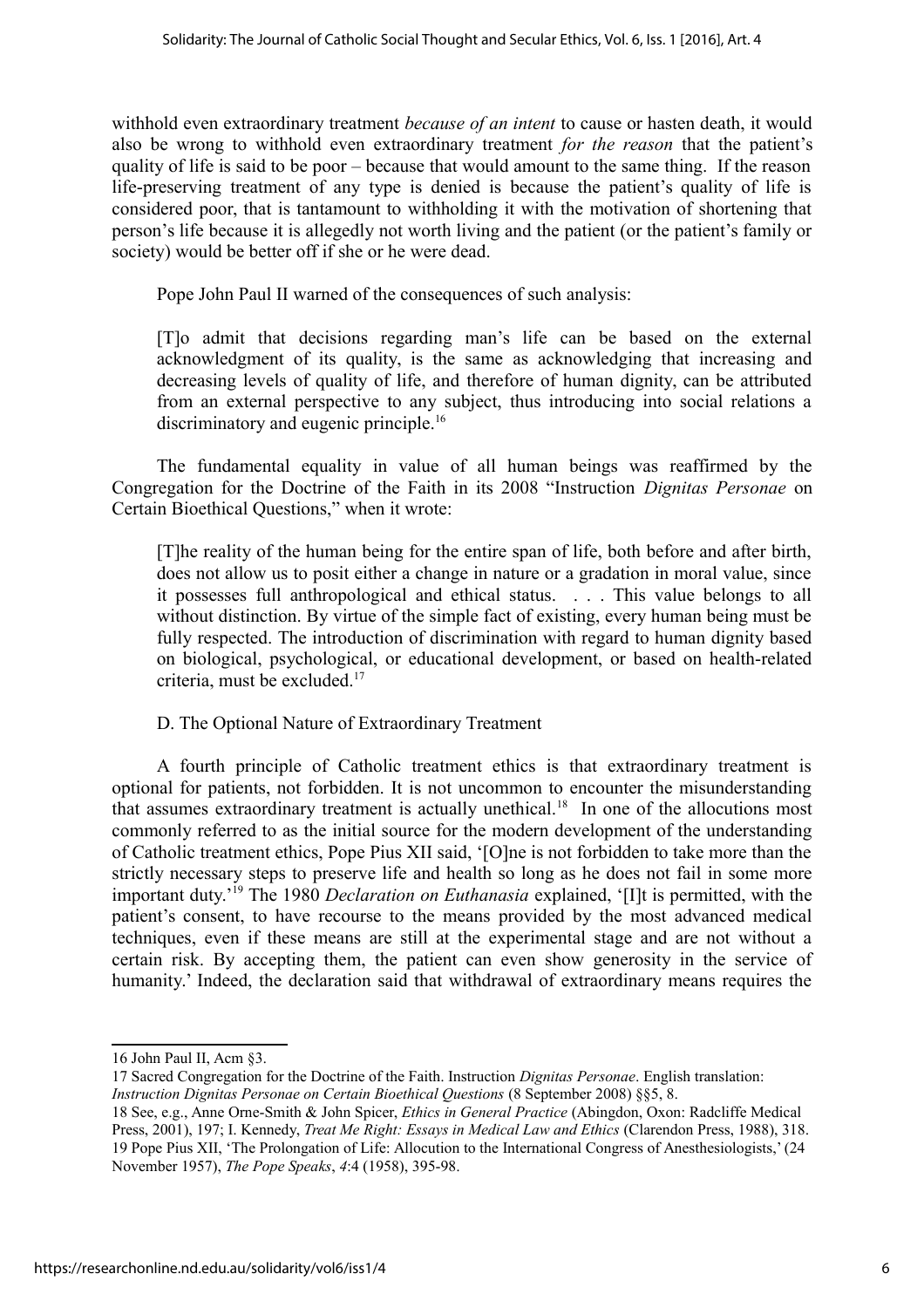patient's consent: 'It is also permitted, with the patient's consent, to interrupt these means  $\frac{1}{20}$  $\frac{1}{20}$  $\frac{1}{20}$ 

#### **II. The Ethical Obligations and Rights of Health Care Providers**

What is the role of the conscience of the health care provider? A doctor might assert either that a patient is rejecting treatment the doctor has a moral obligation to provide, or else that the patient is seeking treatment the doctor has a moral obligation to deny.

The Catechism states that while 'A human being must always obey the certain judgment of his conscience' it is important that 'Conscience must be informed and moral judgment enlightened' and 'formation of conscience' is to be 'guided by the authoritative teaching of the Church.<sup>[21](#page-8-1)</sup> '[I]t can happen that moral conscience remains in ignorance  $\ldots$ and makes erroneous judgments. . . . This ignorance can often be imputed to personal responsibility. This is the case when a man "takes little trouble to find out what is true and good . . . ." [R]ejection of the Church's authority and her teaching . . . can be at the source of errors of judgment in moral conduct."<sup>[22](#page-8-2)</sup> Under Catholic teaching, therefore, the conscience of a health care provider ought not to be misled by either ignorance or rejection of elements of that teaching.

A. When a Patient Rejects Ordinary Treatment

A doctor might well conclude that a patient is rejecting ordinary medical treatment that the patient has an ethical duty to accept. Certainly the doctor can and should counsel the patient to accept the treatment. But what if the patient adamantly refuses?

Later in this article, we will consider whether the secular law ought to require treatment in such circumstances.<sup>[23](#page-8-3)</sup> But what of the conscience of the doctor? In 1957, Pope Pius XII clarified the duties of the physician:

The rights and duties of the doctor are correlative to those of the patient. The doctor, in fact, has no separate or independent right where the patient is concerned. In general he can take action only if the patient explicitly or implicitly, directly or indirectly, gives him permission. $24$ 

Thus, a physician's conscience formed in accordance with Catholic teaching would not dictate a duty to force even ordinary treatment on an unwilling patient, or to preclude continuing to provide health care to a patient who has rejected certain ordinary treatment.

B. When a Health Care Provider Seeks to Deny Requested Treatment

Let us turn to the opposite case. Today it is often contended that medical personnel or facilities may ethically choose to refuse to provide life-preserving treatment to a patient

<span id="page-8-0"></span><sup>20</sup> Sacred Congregation for the Doctrine of the Faith. *Declaratio de Euthanasia*. English translation *Declaration on Euthanasia* (5 May 1980), IV.

<span id="page-8-1"></span><sup>21</sup> *Catechism of the Catholic Church,* §§1790, 1783, 1785.

<span id="page-8-2"></span><sup>22</sup> *Catechism of the Catholic Church,* §§1790, 1791, 1792.

<span id="page-8-3"></span><sup>23</sup> See text accompanying notes 31-34.

<span id="page-8-4"></span><sup>24</sup> Pius XII, Pope. 'The Prolongation of Life: Allocution to the International Congress of Anesthesiologists,' (24 November 1957), *The Pope Speaks*, *4*:4 (1958), 395-98. Official text in *Acta Apostolicae Sedis 49*:12 (1957), 1027-33. Also see note 31 and accompanying text.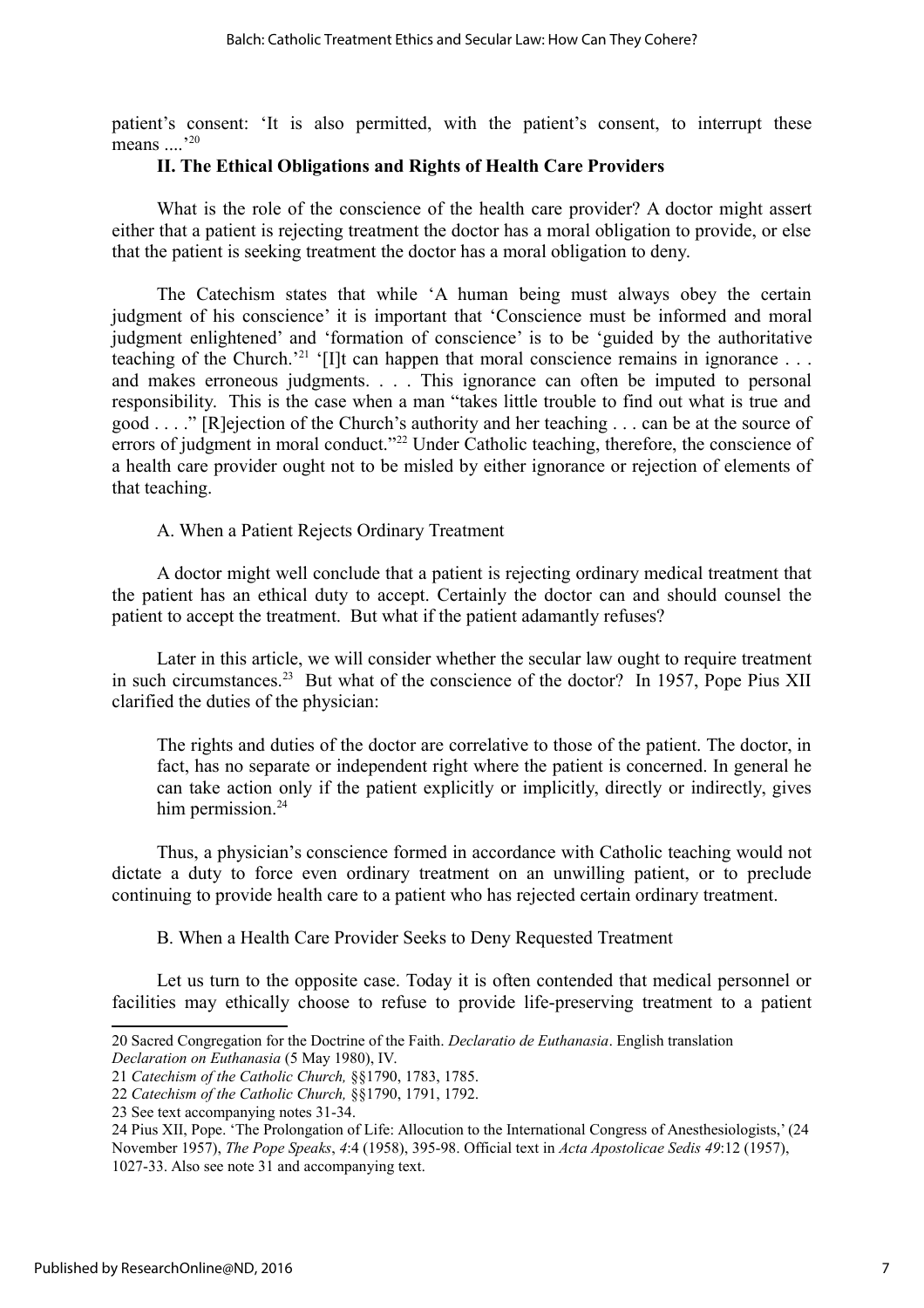despite the choice and direction of the patient or the patient's legal surrogates to do so.<sup>[25](#page-9-0)</sup> The asserted basis may be that the directed treatment is futile or ethically inappropriate. As described by the New York State Task Force on Life and the Law, 'Some physicians use "futile" narrowly, considering treatments to be futile if they would be physiologically ineffective or would fail to postpone death.... Many physicians embrace a broader, more elastic understanding of the term. ... [A] treatment might be seen as futile if it does not offer what physicians consider an acceptable quality of life. For example, in one survey, a majority of physicians agreed that for a severely demented patient with Alzheimer's disease, CPR [cardio-pulmonary resuscitation] would be "so clearly inappropriate or futile on medical grounds that physicians should be permitted to institute DNR status based on clinical judgment, without obtaining consent."[26](#page-9-1)

#### 1. Futile Treatment

There can be little doubt that a physician may refuse to provide a treatment directed by or on behalf of a patient that in reasonable medical judgment is physiologically futile. Such a treatment would not in fact be effective in preventing or delaying the patient's death, so the doctor would not actually be denying life-preserving treatment. But what of a physician who believes it violates his or her conscience to provide treatment that would keep alive a patient the doctor deems to have an unacceptable quality of life? Or what if the physician judges the requested treatment extraordinary, and has a conscientious belief it is unethical to provide that extraordinary treatment?

## 2. Denial of Treatment Based on Quality of Life

This article has already detailed how clearly Catholic teaching rejects the view that 'decisions regarding man's life can be based on the external acknowledgment of its quality'. [27](#page-9-2) It follows that a health care provider could not, based on a well-formed conscience, validly refuse to provide a patient life-saving medical treatment based on a judgment that the patient's quality of life was unacceptable.

## 3. Extraordinary Treatment

What about a doctor who objects that the treatment sought by the patient is extraordinary treatment?

Of key importance is that, as demonstrated above, under Catholic teaching it is the patient who may choose whether or not to employ extraordinary treatment – a point re-stated by the *Catechism of the Catholic Church*, which adds that when the patient is incompetent to do so, it is the patient's legal surrogate on whom the responsibility falls: 'Discontinuing

<span id="page-9-0"></span><sup>25</sup> *See generally* Robert Powell Center for Medical Ethics, *Will Your Advance Directive Be Followed?*; Meisel, Cerminara, & Pope, *The Right to Die [:] The Law of End-of-Life Decisionmaking* §§13.03,13.07A. Also see note 18 and accompanying text.

<span id="page-9-2"></span><span id="page-9-1"></span><sup>26</sup> New York State Task Force on Life and the Law, *When Others Must Choose: Deciding for Patients Without Capacity* (New York: n.p., 1992), pp. 196-97, *quoting* N. Spritz, "Views of Our Membership Concerning the DNR Issue and the New York State DNR Law," in *Legislating Medical Ethics: A Study of New York's DNR Law*, ed. R. Baker and M. Strosburg, Philosophy and Medicine Series (Dordrecht: Kluwer Academic Publishers). 27 John Paul II, Acm §3.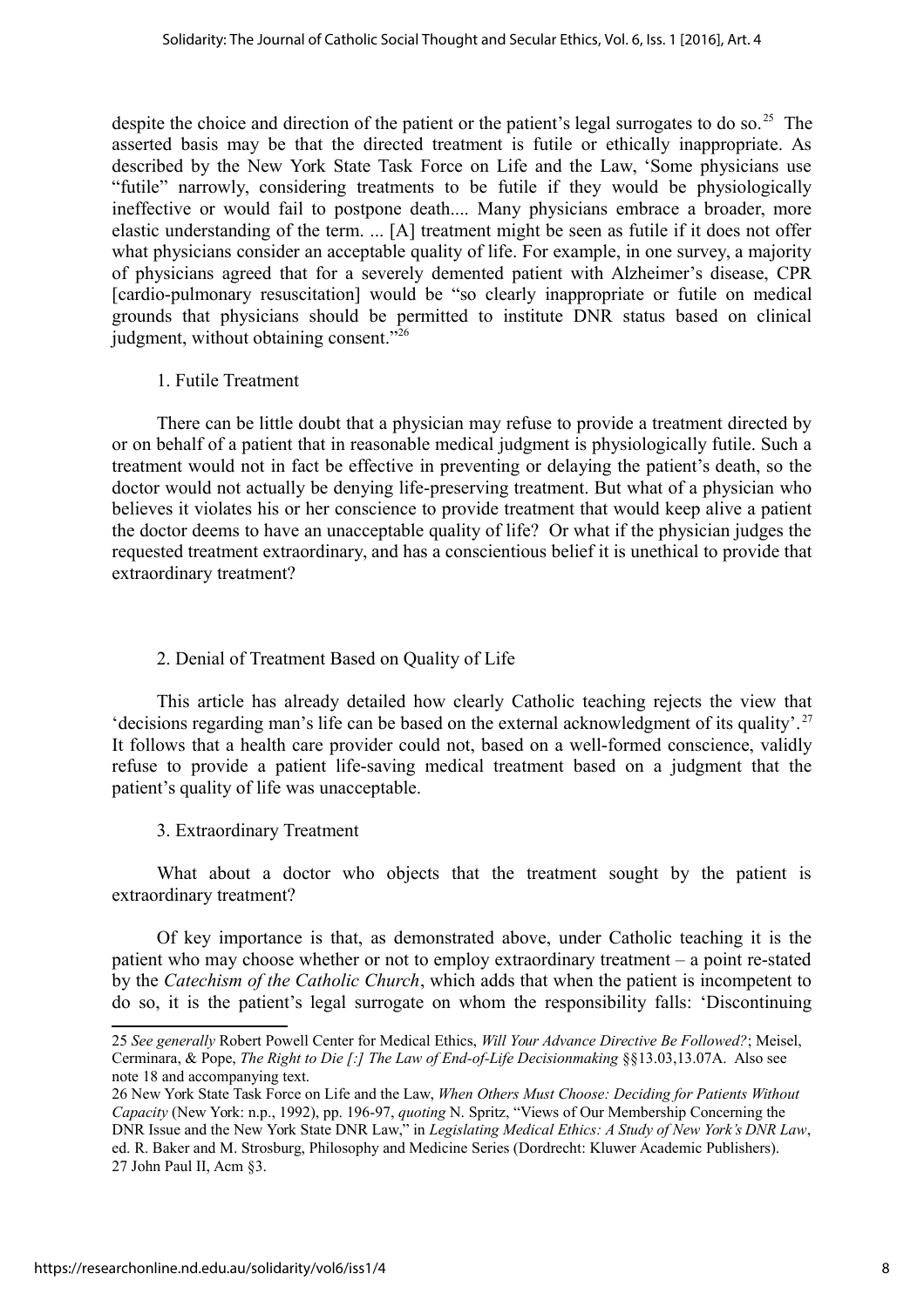medical procedures that are burdensome, dangerous, extraordinary, or disproportionate to the expected outcome can be legitimate; . . . . The decisions should be made by the patient if he is competent and able or, if not, by those legally entitled to act for the patient, whose reasonable will and legitimate interests must always be respected.<sup>'[28](#page-10-0)</sup>

But what of the *Declaration*'s subsequent statement that it is 'the doctors who are specially competent' who 'may in particular judge that the investment . . . is disproportionate to the results foreseen; they may also judge that the techniques applied impose on the patient strain or suffering out of proportion with the benefits which he or she may gain from such techniques'? That statement recognizes that those who are expert in providing health care are particularly capable of evaluating the burdens of treatment in comparison with its benefits, an assessment which is integral to the judgment *whether* the means are ordinary or extraordinary.

It does not alter the validity of the *Declaration's* previous statement that extraordinary means may be interrupted only "with the patient's consent." Indeed, the sentence is preceded by the statement, 'for such a decision to be made [to reject extraordinary means], account will have to be taken of the reasonable wishes of the patient and the patient's family, as also of the advice of the doctors who are specially competent in the matter.' The critical word here is 'advice'. That one may give advice does not authorize one to compel the decision-maker to follow that advice.

Similarly, in context the word 'anyone' in the *Declaration on Euthanasia*'s statement "one cannot impose on anyone the obligation to have recourse to a technique which is already in use but which carries a risk or is burdensome" refers to the patient, not to a doctor attending the patient. This is clarified by the next sentence, which states, 'Such a refusal is not the equivalent of suicide. . . .' Suicide is, of course, *self* killing. If the term 'anyone' were intended to encompass the health care provider, the next sentence would logically have read, 'Such a refusal is not the equivalent of euthanasia. . . .'

That understanding also clarifies the meaning of the following two sentences: 'When inevitable death is imminent in spite of the means used, it is permitted in conscience to take the decision to refuse forms of treatment that would only secure a precarious and burdensome prolongation of life, so long as the normal care due to the sick person in similar cases is not interrupted. In such circumstances the doctor has no reason to reproach himself with failing to help the person in danger.' The 'such circumstances' are the circumstances in which the *patient* has declined extraordinary treatment, or at least such a decision has been made with the consent of the patient – or, as the *Catechism of the Catholic Church* §2278 establishes, of 'those legally entitled to act for [an incompetent] patient'. The sentences cannot validly be read as establishing that it is *doctors* who are to 'take the decision' to 'refuse . . . treatment' *without* the consent – and, indeed, *against the will* – of the patient or the patient's surrogates.

This interpretation is reinforced by the definitive teaching of Pius XII, earlier quoted, that 'The rights and duties of the doctor are correlative to those of the patient. The doctor, in fact, has no separate or independent right where the patient is concerned.'[29](#page-10-1)

<span id="page-10-0"></span><sup>28</sup> *Catechism of the Catholic Church*, §2278.

<span id="page-10-1"></span><sup>29</sup> Pius XII, Pope. 'The Prolongation of Life: Allocution to the International Congress of Anesthesiologists,' (24 November 1957), *The Pope Speaks*, *4*:4 (1958), 395-98. Official text in *Acta Apostolicae Sedis 49*:12 (1957), 1027-33.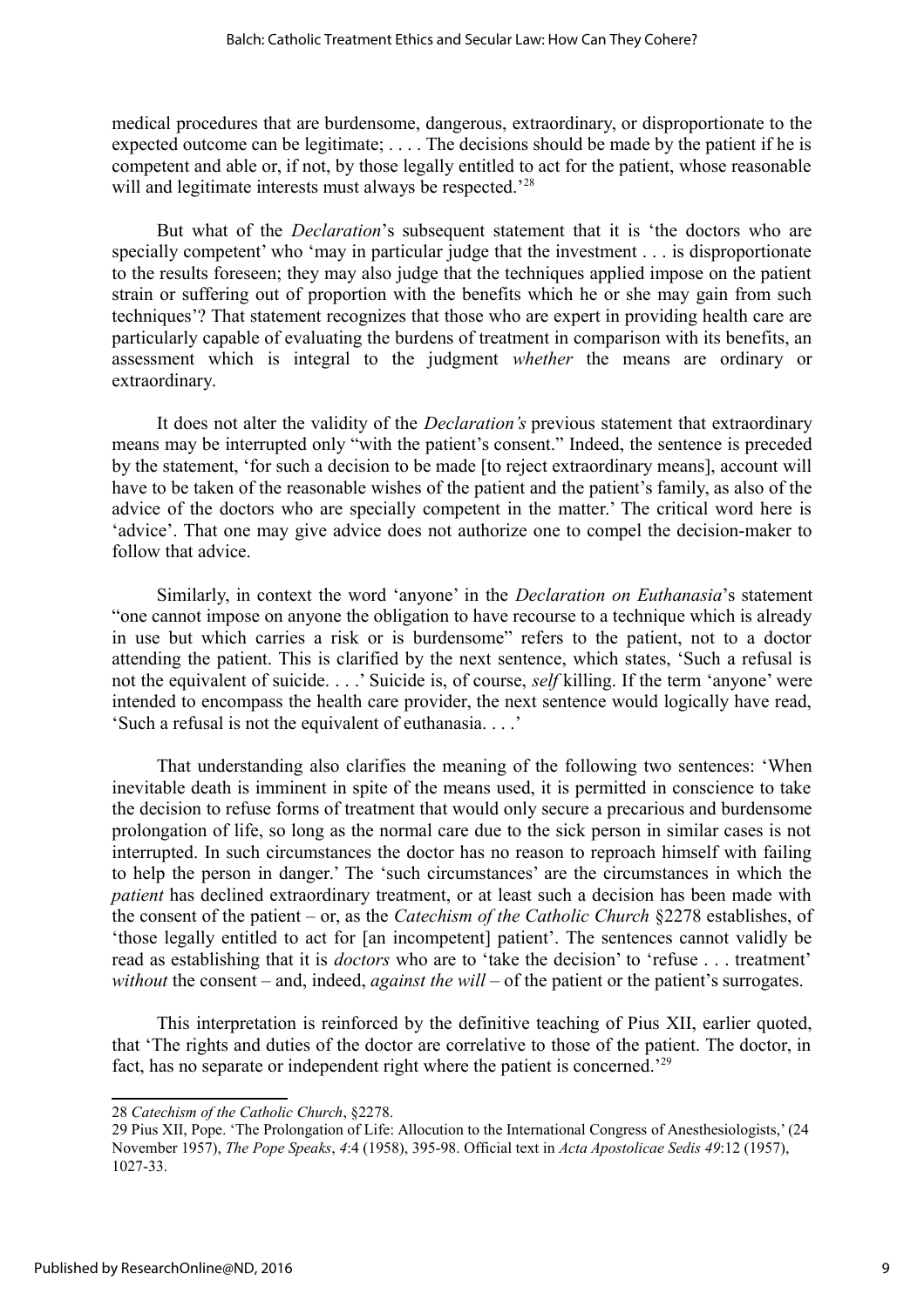John Paul II has warned of the particular danger of physicians usurping the role of decision-making determining that a patient will die:

The height of arbitrariness and injustice is reached when certain people, such as physicians . . . , arrogate to themselves the power to decide who ought to live and who ought to die. . . . Thus the life of the person who is weak is put into the hands of the one who is strong; in society the sense of justice is lost, and mutual trust, the basis of every authentic interpersonal relationship, is undermined at its root.

Indeed, as patients we entrust ourselves in a strikingly dependent and helpless way to the care of medical personnel. When they cannot be counted on to try, to the utmost of their skill and available techniques, to provide physiologically effective medical treatment that we seek to preserve our lives, but instead arrogate to themselves the ultimate say in whether we are allowed to live or die the warning attributed to Dr. Christopher Hufeland applies: 'If the physician presumes to take into consideration in his work whether a life has value or not, the consequences are boundless and the physician becomes the most dangerous man in the state $^{30}$  $^{30}$  $^{30}$ 

#### **III. Secular Law and Treatment Ethics**

Having summarized central principles of Roman Catholic medical treatment ethics, the article now considers to what extent they can or ought to be reflected in secular human law.

#### A. Omission of Treatment With Intent to Cause Death

The first principle described emphasizes that deliberate omission of life-preserving treatment with the intent to cause or hasten death is ethically just as much euthanasia as is taking action directly to kill the patient, as by a lethal injection or prescription. However, it is a well-established legal concept that medical treatment requires informed consent:

At common law, all competent adults can consent to and refuse medical treatment. If consent is not established, there may be legal consequences for health professionals. Under the law of trespass, patients have a right not be subjected to an invasive procedure without consent or other lawful justification, such as an emergency or necessity.[31](#page-11-1)

Relying on this legal concept, it is certainly legally possible for a competent adult to refuse life-preserving treatment with the stated or unstated intent of causing or hastening death, and thus accomplish what, ethically speaking, is equivalent to suicide. To the extent that the law authorizes surrogates to make health care decisions on behalf of minors or incompetent adults, it is also possible for them to direct denial of life-preserving treatment to

<span id="page-11-0"></span><sup>30</sup> As quoted by John Harvey, 'Should Health Care Be Rationed? The Physician's Viewpoint', *The Linacre Quarterly 61*:1(1994), 66, 69.

<span id="page-11-1"></span><sup>31</sup> Australian Law Reform Commission, *Equality, Capacity and Disability in Commonwealth Laws (DP 81)*, §10.47.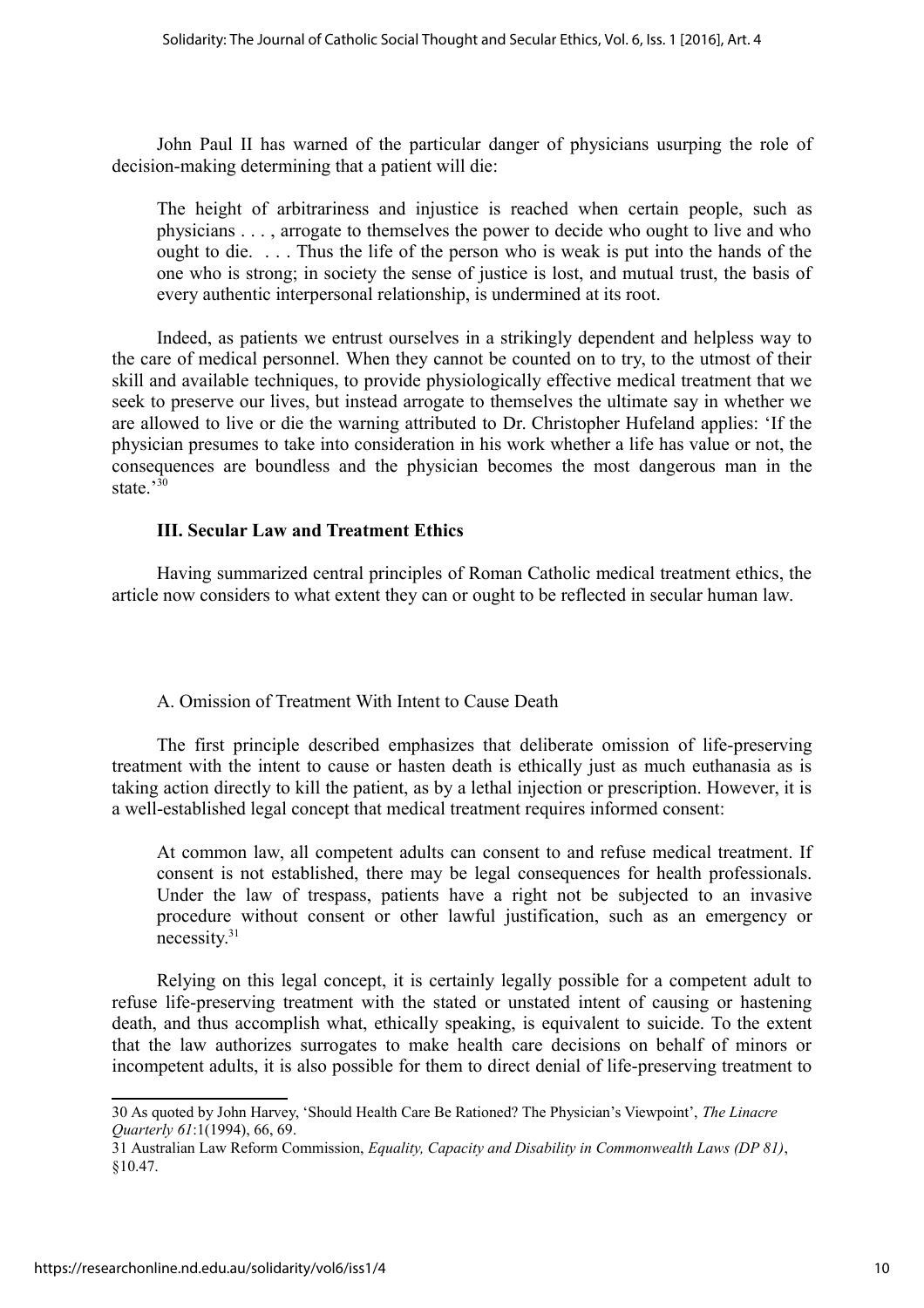the patient with such an intent, ethically committing euthanasia. Indeed, given the prevalence of a "Culture of Death" in contemporary society,<sup>[32](#page-12-0)</sup> rejection or denial of life-preserving treatment with the intent of causing or hastening death is unquestionably quite common.

Ought efforts be undertaken to reform the law of informed consent in an effort to prevent such cases of ethical euthanasia? The difficulty is that while medical treatment that can preserve life is frequently withheld or withdrawn with death-inducing intent, it is also possible to withhold or withdraw such treatment without such an intent, on the grounds that in the particular circumstances it is disproportionate or that providing it would go beyond the reasonably expectable ordinary duty of care, and thus that the rejected treatment is extraordinary and ethically optional.

In practice, therefore, distinguishing treatment rejection that amounts to euthanasia from rejection of treatment that is not morally obligatory very frequently depends on knowing the subjective intent of the decision-maker. Aquinas noted that 'man can make laws about matters that are capable of being judged. But man cannot make a judgment about internal motivations that are hidden, but only about external actions that are public.<sup>[33](#page-12-1)</sup>

Supposing that the law were to prohibit withholding or withdrawing potentially lifesaving treatment when done with the intent to cause or hasten death, then, given the complexity of the factors that determine the proportionality of treatment, decision-makers could quickly learn to disguise their true intent by describing their motivation in other terms that were legally acceptable. Suppose a treatment (call it A) is judged to have a 75% chance of preserving life, a 10% chance of a complication bringing immediate death, and a 45% risk of causing serious disability, while without treatment there is a 60% chance of death within a few months. (In the real world the probabilities are unlikely to be so precise.) A decisionmaker who considers death preferable to serious disability could for that reason unethically reject treatment, but might also plausibly cite the principle of proportionality as justifying an ethical choice to prefer the 40% chance of long-term life without treatment over the 10% chance of immediate death with it.

Often the choices will be more complex still. Consider that in most cases there are alternative possible treatments for a given disease or injury, with varying degrees of probability of success in preserving life to be balanced against varying degrees of probability of complications or side effects – including those that might themselves risk death. Suppose that besides treatment A there is an alternative treatment B with a 40% chance of preserving life, a 1% chance of a complication causing immediate death, and a 2% chance of causing serious disability. A decision-maker believing that death is preferable to life with disability could for that reason unethically choose B over A, but could also plausibly ethically choose either A or B based on the principle of proportionality.

How then, realistically, could a law prohibiting rejection of treatment with the intent of causing or hastening death be enforced? Might one envision panels of medically trained overseers reviewing in real time every case in which potentially life-saving treatments were being balanced against each other, or balanced against no treatment, trying to ferret out the underlying subjective motivation? In emergency situations when hours or even minutes may count, how could there be time for adequate due process? Who would appoint, and who

<span id="page-12-0"></span><sup>32</sup> Cf. John Paul II, EV §12.

<span id="page-12-1"></span><sup>33</sup> Aquinas, *Summa Theologica*, 2-1, Q.91, Art. 4.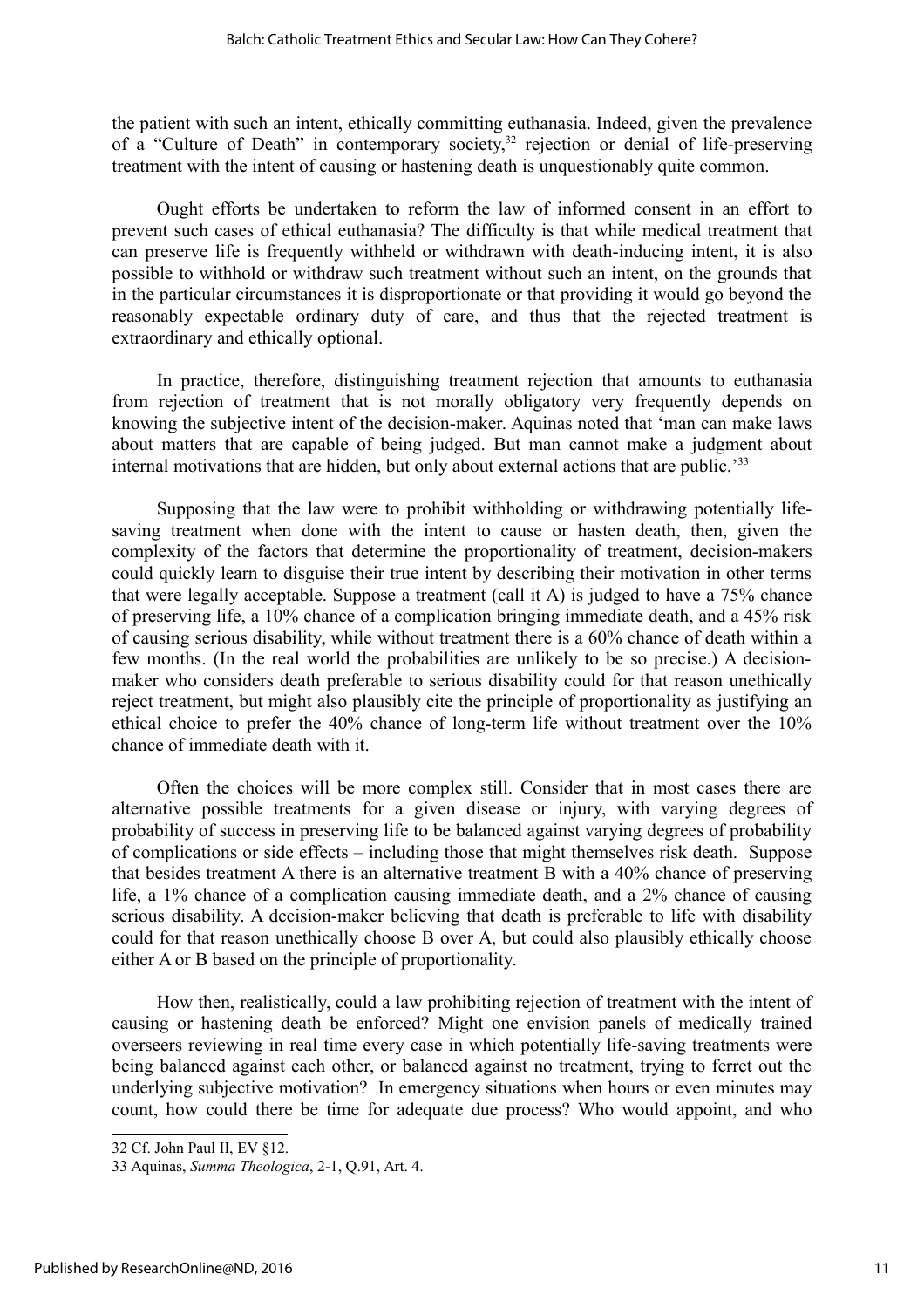review the decisions of, such judges? Would there be provision for appeals? Given the vast number of such situations, where would the resources – in time, facilities, and funds – be found to administer such a system? Would such resources need to be diverted from, for example, financing the very health care provision of which such a regime was intended to ensure? And considering the universal intrusiveness of such a system, would it not smack of a police state?

In the words of Aquinas, '[I]n human government it is right for those who are in authority to tolerate some evils so as not to prevent other goods or to avoid some worse evil from occurring'.[34](#page-13-0) Even if the treatment ethics this article has described dominated the contemporary culture and could command the political and legislative power to pass laws to ensure its observance, it would be imprudent and counterproductive to attempt to construct and implement such a regime. The realistic alternative way to reduce the incidence of unethical rejection of medical treatment amounting to passive euthanasia must come from greatly enhanced education and counseling in the normative ethics summarized in this article.

#### B. Assisting Suicide

Supporters of the legalization of assisting suicide sometimes contend that it is irrational and arbitrary for governments to prevent lethal injections or prescriptions since they allow rejection of treatment with a similar intent of causing death. Yet that argument fails to recognize the critical distinction between the law's ability to recognize the unmistakable death-causing intent in direct killing, and the law's inability realistically to disentangle cases in which treatment is rejected with lethal intent from cases in which treatment is rejected for legitimate and ethically acceptable reasons. That it is impractical for the law effectively and enforceably to prevent most cases of "passive" euthanasia does not make it arbitrary for the law to protect against ethically equivalent cases of "active" euthanasia in which the problem of differentiating intent does not arise.<sup>[35](#page-13-1)</sup> Just because the law refrains from attempting to act when it would be fruitless to do so does not make it irrational for the law to act when it can be effective to do so.

#### C. Appeal to Secular Standards

Of course, it is far from being the case that Catholic ethics, relating to health care or otherwise, pervade the contemporary culture. In a pluralistic society, relying solely on the authority of Catholic teaching is unlikely to convince secular legislators representing constituents of varying religions and of no religion. Indeed, in this context Catholic teaching documents have explicitly sought to address a wide audience extending beyond not just Roman Catholics but also beyond the members of other religions. For example, the Introduction to the *Declaration on Euthanasia* states:

It is hoped that this Declaration will meet with the approval of many people of good will, who, philosophical or ideological differences notwithstanding, have nevertheless a lively awareness of the rights of the human person. These rights have often, in fact, been proclaimed in recent years through declarations issued by International

<span id="page-13-0"></span><sup>34</sup> Aquinas, *Summa Theologica*, 2-2, Q.10, Art. 11.

<span id="page-13-1"></span><sup>35</sup> For a similar argument in the context of the constitutional law of the United States, see Marzen, O'Dowd, Crone & Balch,' "Suicide: A Constitutional Right"– Reflections Eleven Years Later', *Duquesne Law Review*, *35*, 1996, 270-74.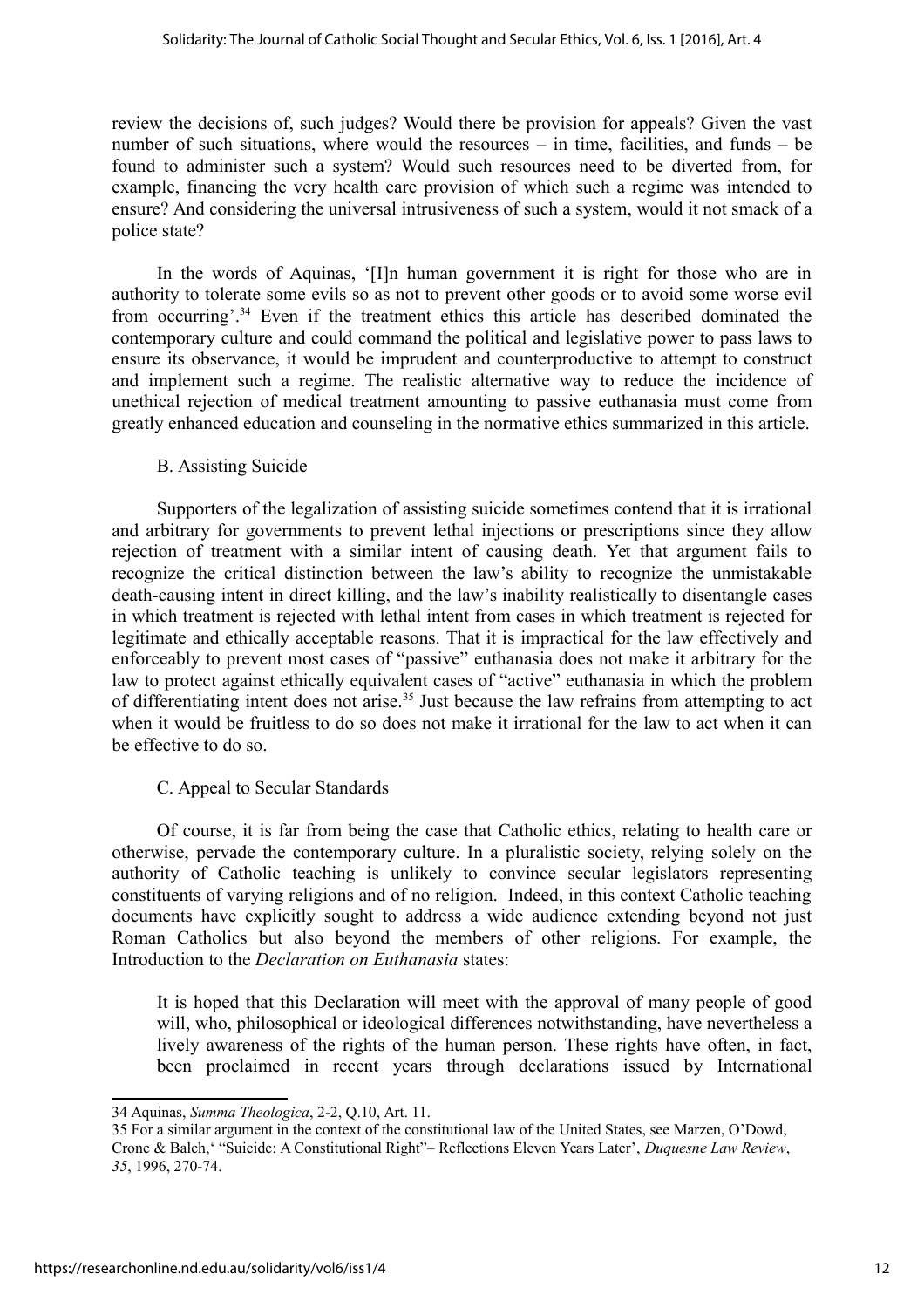Congresses . . . ; and since it is a question here of fundamental rights inherent in every human person, it is obviously wrong to have recourse to arguments from political pluralism or religious freedom in order to deny the universal value of those rights.<sup>[36](#page-14-0)</sup>

Similarly, the encyclical *Evangelium Vitae* was addressed not just to "the sons and daughters of the Church" but also appealed, "May these words . . . reach all people of good will who are concerned for the good of every man and woman and for the destiny of the whole of society!"<sup>[37](#page-14-1)</sup>

It is beyond the scope of this article to enter in detail into the strong arguments for laws that protect against assisting suicide and active euthanasia that are independent of religious conceptions of the sanctity of life.<sup>[38](#page-14-2)</sup> Such philosophers as John Locke have advanced arguments that the right to life is logically inalienable, arguments that are quite separate from the religious view that human beings are stewards of their lives rather than sovereign over them.[39](#page-14-3) More likely to gain traction in the contemporary secular debate is the empirical evidence that those who are suicidal – including people with terminal illness – are almost invariably affected by judgment-impairing, treatable psychological conditions that create "tunnel vision" blinding them to non-lethal ways to address the circumstances that lead them to see continuance of their lives as intolerable.<sup> $40$ </sup> The experience of those countries that have legalized assisting suicide demonstrates that in practice legalization does not limit itself to supposedly autonomous decisions of competent adults, but extends to the imposition of nonvoluntary and involuntary death on people with disabilities.<sup>[41](#page-14-5)</sup>

D. Discriminatory Denial of Life-Preserving Treatment

The third and fourth principles of Catholic treatment ethics described earlier establish that the quality of life of the patient must not motivate denial of treatment decisions, and that whether or not to obtain extraordinary treatment is an ethically optional (not forbidden) judgment to be made by the patient or those legally entitled to act for an incompetent patient rather than others (such as physicians). A particularly strong secular case can be made for laws that protect the right of patients or their surrogates to choose life-saving treatment against the wishes of health care facilities or personnel who, on the basis of a view that the patient's allegedly poor quality of life makes it not worth living, seek to override that choice.

The Sacred Congregation for the Doctrine of the Faith has taken notice of the congruence of the Church's moral teaching with the growth in protections against discrimination:

[H]uman history has . . . shown real progress in the understanding and recognition of the value and dignity of every person as the foundation of the rights and ethical imperatives by which human society has been, and continues to be structured. Precisely in the name of promoting human dignity, therefore, practices and forms of

<span id="page-14-0"></span><sup>36</sup> SCDF, *Declaration on Euthanasia*.

<span id="page-14-1"></span><sup>37</sup> John Paul II, EV §5.

<span id="page-14-2"></span><sup>38</sup> For a brief summary, see Ben White & Lindy Willmott, *How Should Australia Regulate Voluntary Euthanasia and Assisted Suicide*, 17-19.

<span id="page-14-3"></span><sup>39</sup> Marzen, O'Dowd, Crone & Balch, 'Suicide: A Constitutional Right?,' *Duquesne Law Review*, *24*:1, 1985, 41-44.

<span id="page-14-4"></span><sup>40</sup> Ibid., 107-27.

<span id="page-14-5"></span><sup>41</sup> See, e.g., Herbert Hendin, *Seduced by Death: Doctors, Patients and the Dutch Cure*.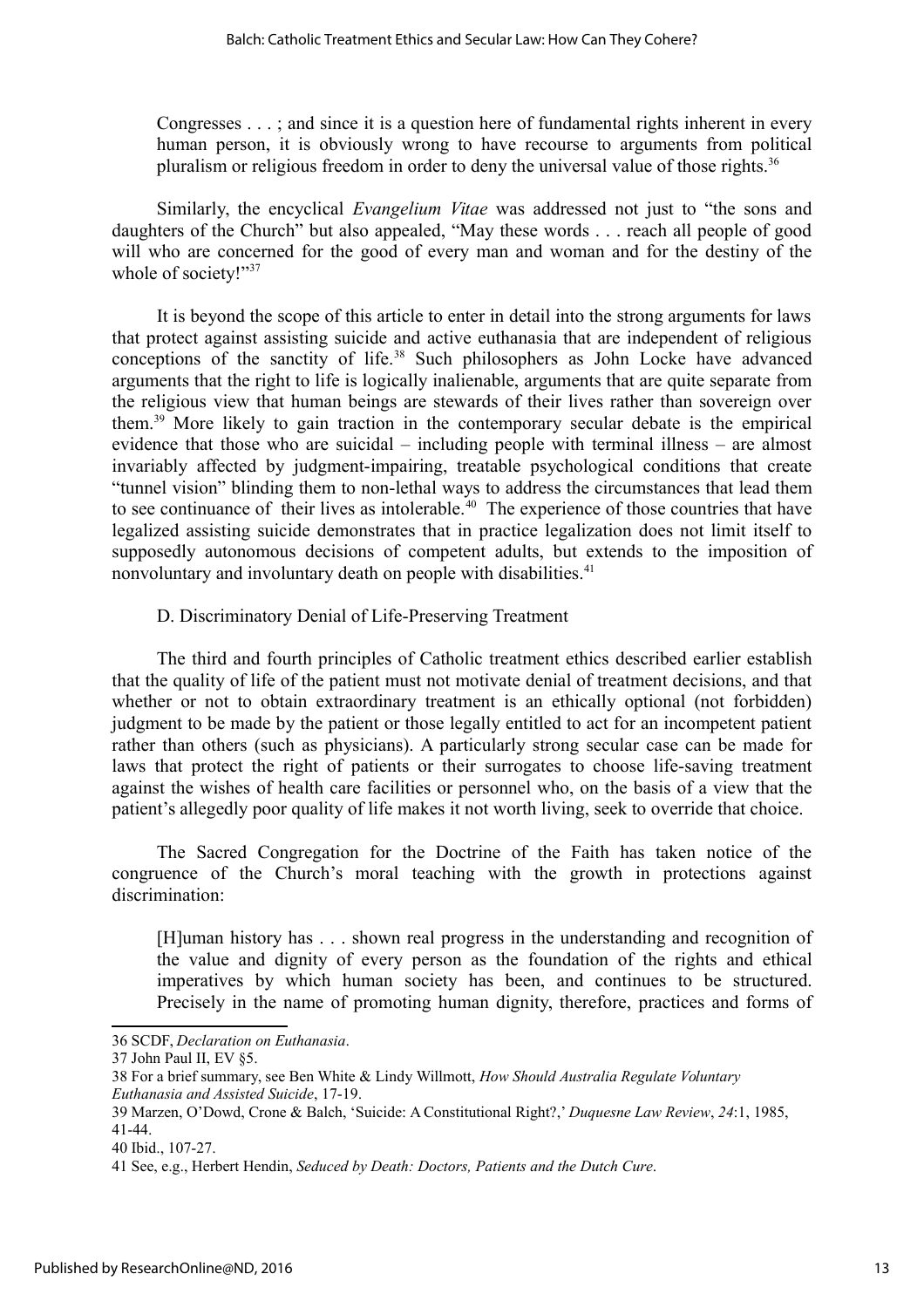behaviour harmful to that dignity have been prohibited. Thus, for example, there are legal and political – and not just ethical – prohibitions of racism, slavery, unjust discrimination and marginalization of women, children, and ill and disabled people. Such prohibitions bear witness to the inalienable value and intrinsic dignity of every human being and are a sign of genuine progress in human history.<sup>[42](#page-15-0)</sup>

As the Australian Human Rights Commission points out:

The Disability Discrimination Act 1992 protects individuals across Australia from unfair treatment in many parts of public life. The Act makes disability discrimination unlawful and promotes equal rights, equal opportunity and equal access for people with disabilities.

The Commission also has responsibilities to promote the United Nations Convention on the Rights of Persons with Disabilities, which Australia ratified in 2008.<sup>[43](#page-15-1)</sup>

The principle that people should not be discriminated against because of disability correlates well with the principle that they should not be denied life-saving treatment based on their 'quality of life.'

An example of a law rooted in the non-sectarian universal principles of human equality and non-discrimination that is congruent with these principles was enacted in 2013 in a state of the United States of America. Entitled the Oklahoma Nondiscrimination in Treatment Act, its core requirement provides:

A health care provider shall not deny to a patient a life-preserving health care service the provider provides to other patients, and the provision of which is directed by the patient or a person legally authorized to make health care decisions for the patient:

1. On the basis of a view that treats extending the life of an elderly, disabled, or terminally ill individual as of lower value than extending the life of an individual who is younger, nondisabled, or not terminally ill; or

2. On the basis of disagreement with how the patient or person legally authorized to make health care decisions for the patient values the trade-off between extending the length of the patient's life and the risk of disability.<sup>[44](#page-15-2)</sup>

Such an approach provides a model of how those who abide by the essential precepts of Catholic treatment ethics can find common ground in the secular arena to secure the right of the most vulnerable among us to be protected from the discriminatory devaluation of their lives and the unjust denial of life-saving medical treatment in violation of their fundamental right to live.

#### **Conclusion**

<span id="page-15-0"></span><sup>42</sup> The Sacred Congregation for the Doctrine of the Faith, "Instruction *Dignitas Personae* on Certain Bioethical Questions," ¶ 37, Rome, 20 June 2008. Official text in AAS 100 (2008), 1-76. English translation [http://www.vatican.va/roman\\_curia/congregations/cfaith/documents/rc\\_con\\_cfaith\\_doc\\_20081208\\_dignitas](http://www.vatican.va/roman_curia/congregations/cfaith/documents/rc_con_cfaith_doc_20081208_dignitas-personae_en%5C%5Chich%5C%5Caf0%5C%5Cdbch%5C%5Caf40%5C%5Cloch%5C%5Cf0%20.html)[personae\\_en.html.](http://www.vatican.va/roman_curia/congregations/cfaith/documents/rc_con_cfaith_doc_20081208_dignitas-personae_en%5C%5Chich%5C%5Caf0%5C%5Cdbch%5C%5Caf40%5C%5Cloch%5C%5Cf0%20.html)

<span id="page-15-2"></span><span id="page-15-1"></span><sup>43 &</sup>quot;About Disability Rights," Australian Human Rights Commission, accessed 27 October 2016, https://www.humanrights.gov.au/our-work/disability-rights/about-disability-rights. 44 63 Okla Stat. §3090.3A.